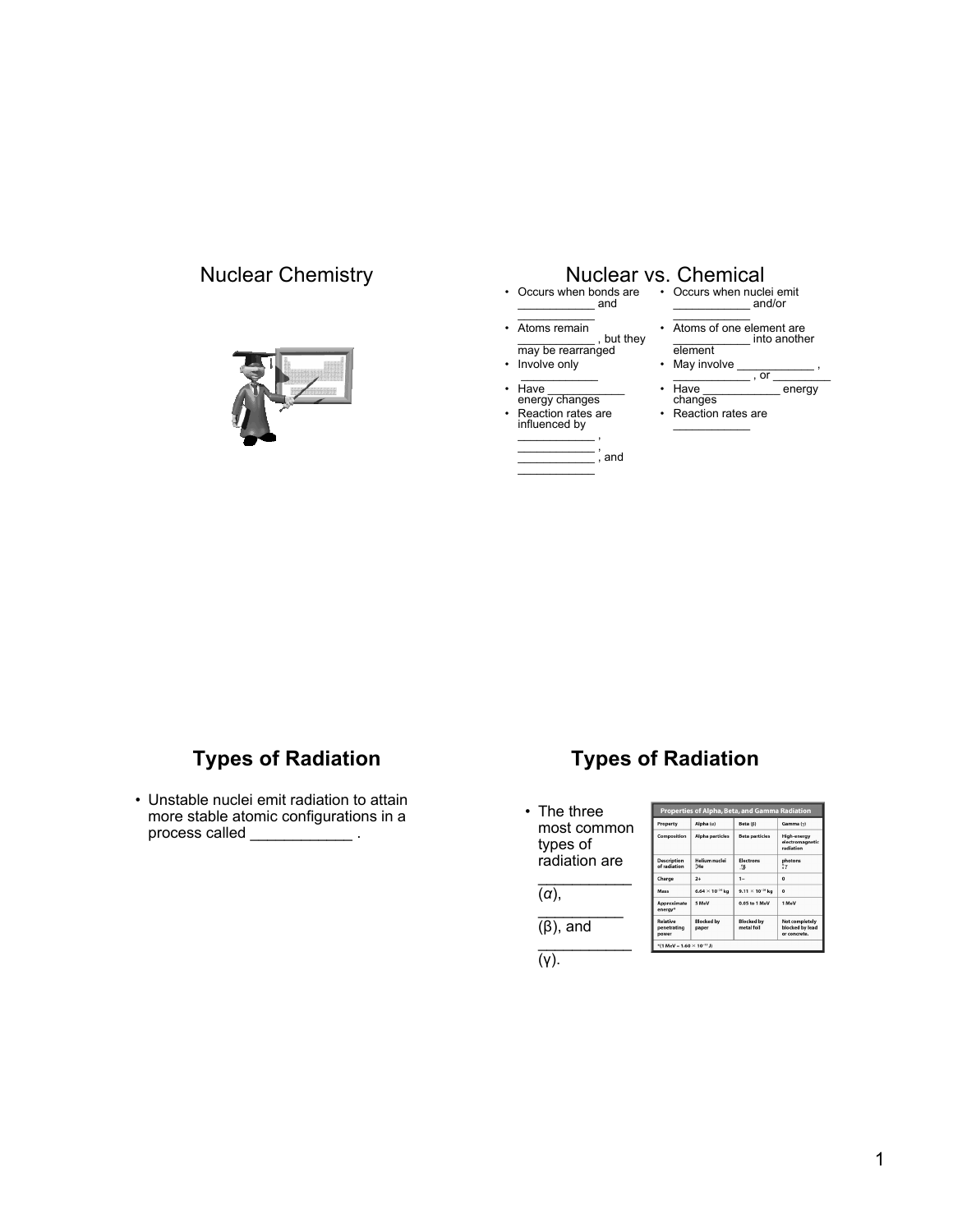## Alpha

- An  $\frac{\alpha}{\alpha}$  has the same composition as a nucleus—two protons and two neutrons—and is therefore given the symbol the symbol that  $\sim$
- The charge of an alpha particle is \_\_\_\_\_\_\_\_\_\_\_\_ due to the presence of the two protons.

#### Alpha

- Because of their mass and charge, alpha particles are relatively slow-moving compared with other types of radiation.
- Thus, alpha particles are not very penetrating
- stops alpha particles.



## Beta

- A  $\rule{1em}{0}$  a very-fast moving **EXECUTE:** that has been emitted from a neutron of an unstable nucleus.
- Beta particles are represented by the symbol  $\overline{\phantom{a}}$
- The –1 subscript denotes the negative charge of the particle.
- Beta radiation consists of a stream of  $\overline{\phantom{a}}$

#### Beta

- Because beta particles are both lightweight and fast moving, they have greater penetrating power than alpha particles.
- A  $\qquad \qquad$  is required to stop beta particles.

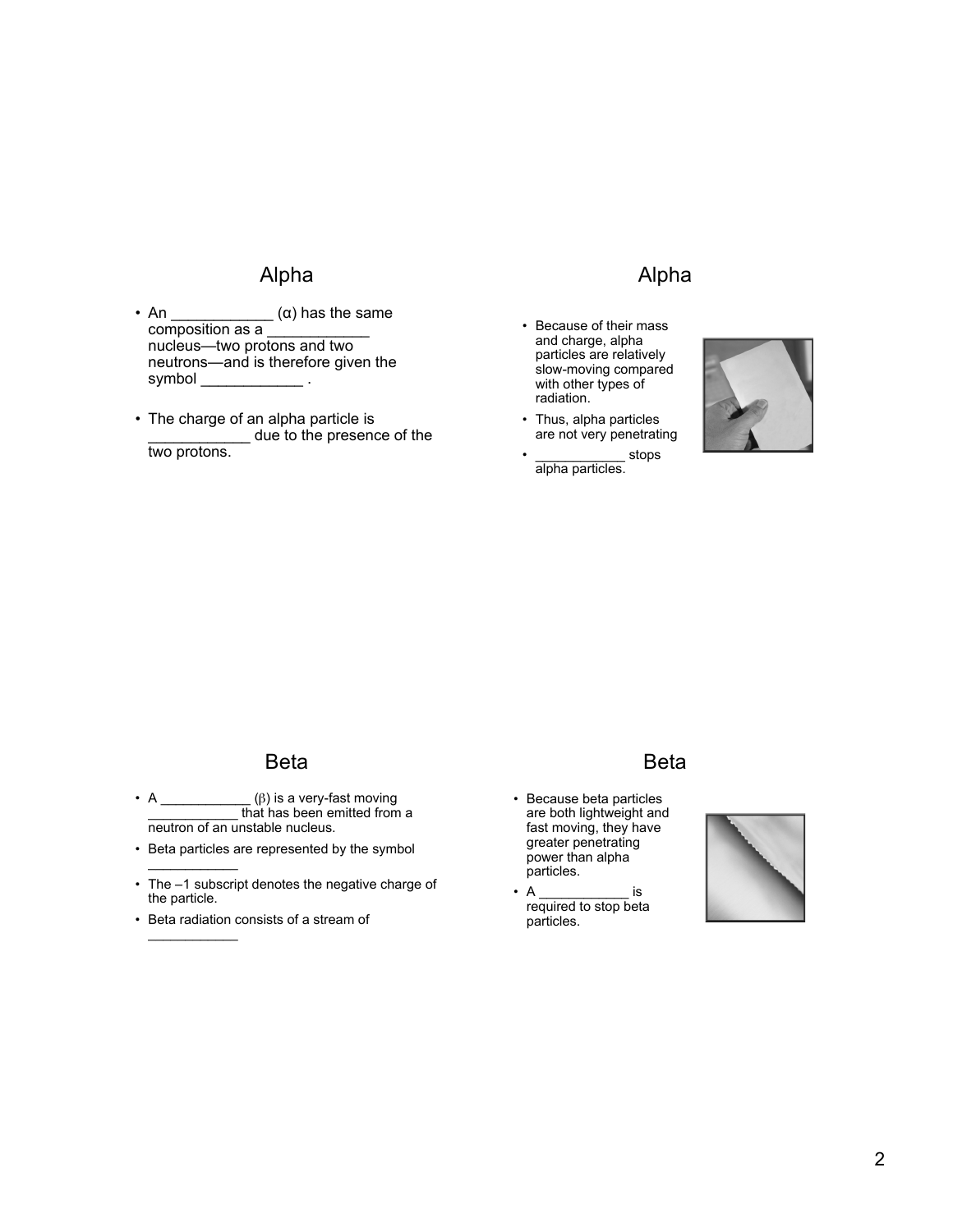## Gamma

- $\_\_\_\_\_\_\_\_\_\_\_\_\_\_$  are high-energy (short wavelength) electromagnetic radiation. They are denoted by the symbol  $\frac{1}{2}$
- The emission of gamma rays does not change the atomic number or mass number of a nucleus.
- Gamma rays almost always accompany denotes a radiation.

#### Gamma

- Gamma rays are high energy radiation
- They can only be blocked by  $\mathcal{L}$  . The set of the set of the set of the set of the set of the set of the set of the set of the set of the set of the set of the set of the set of the set of the set of the set of the set of the set of the set of t



## Deflection

- The effect of an electric field on three types of radiation is shown.
- Positively charged alpha particles are deflected toward the \_\_\_\_\_\_\_\_\_\_\_\_ charged plate.



## **Deflection**

• Negatively charged beta particles are deflected toward the charged plate.

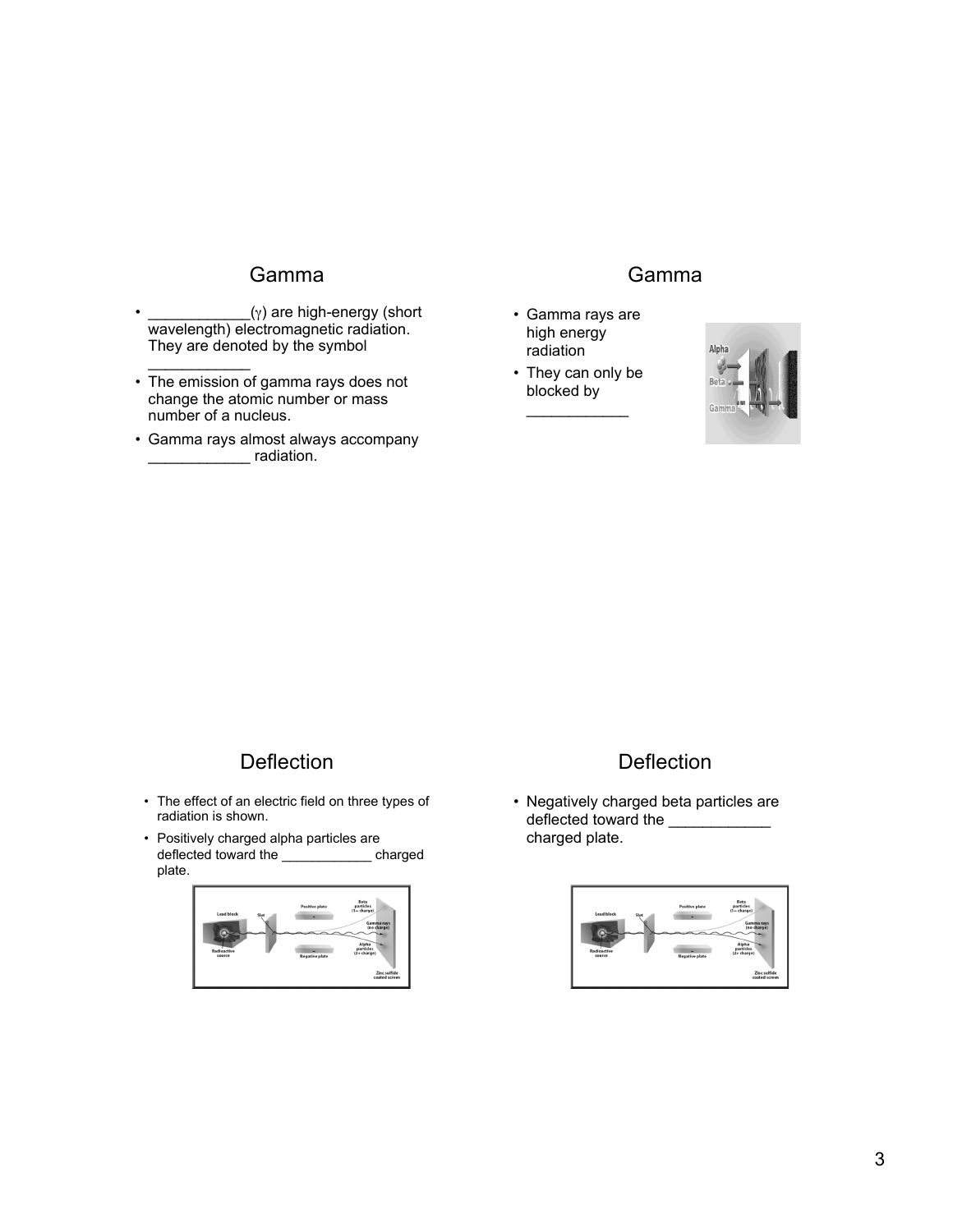# **Deflection**

• Beta particles undergo greater deflection because they have considerably **EXECUTE:** than alpha particles.



#### **Deflection**

• Gamma rays, which have no electrical charge, are \_\_\_\_\_\_\_\_\_\_\_\_\_\_\_.



## Writing Nuclear Reactions

- When writing nuclear reactions, you must remember the
- What you start with has to equal what you end with
- You also have to remember how to write formulas for isotopes

## Nuclear Reactions

• Write the reaction for radium 226 converting into radon 222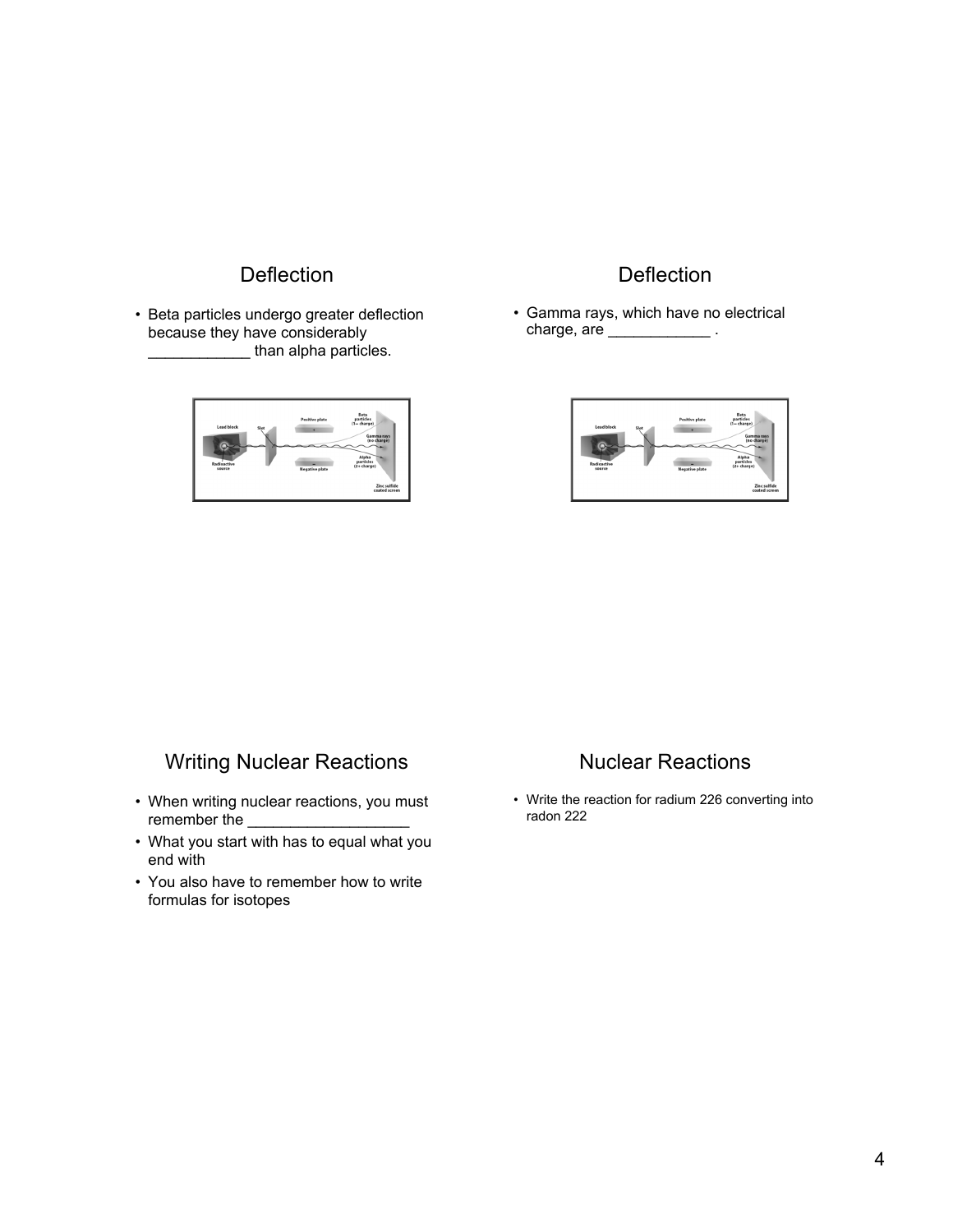## Nuclear Reactions

• Write the reaction of carbon-14 decaying into nitrogen – 14

## Nuclear Reactions

• Write the reaction of uranim-238 undergoing alpha and gamma decay

## Half Life

- $\cdot$  \_\_\_\_\_\_\_\_\_\_\_\_\_\_\_\_\_ time required for  $\frac{1}{2}$  of a radioisotope to decay
- For example…
- You have 100 g of an isotope. How much is left after 1 half life?
- How much will be left after 2 half lives?

## Fission and Fusion

- <sub>---</sub>- splitting the nucleus into fragments
- Releases large amounts of \_\_\_\_\_\_\_\_\_\_\_\_\_
- Nuclear power plants use fission to generate power